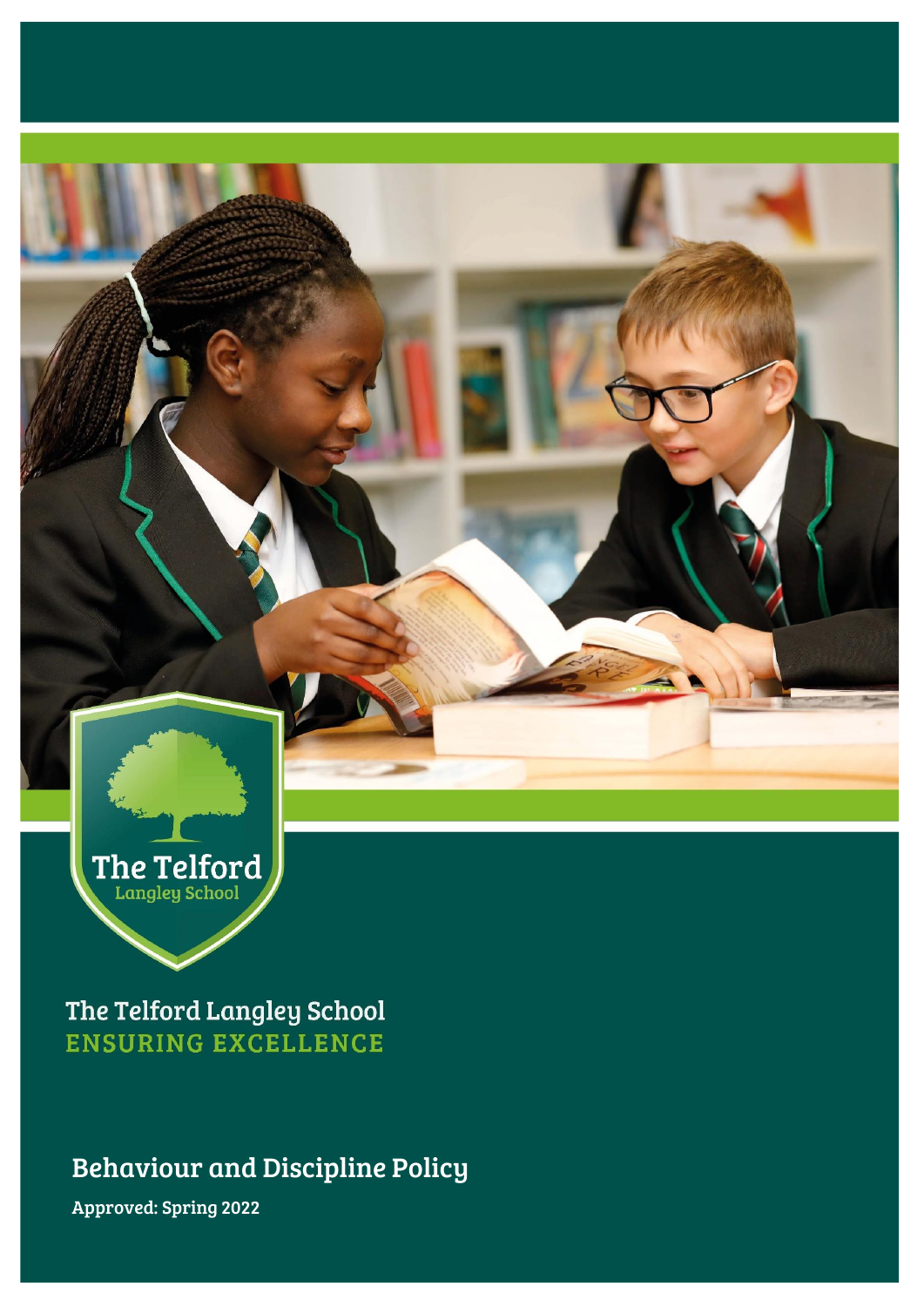# **Behaviour and Discipline Policy**

# (Including Code of Conduct and Anti-Bullying Policy)

| <b>Policy Name:</b>                   | <b>Behaviour and Discipline Policy</b> |
|---------------------------------------|----------------------------------------|
| <b>Policy Owner:</b>                  | Mr Kevin Preece, Deputy Headteacher    |
| <b>Last Reviewed:</b>                 | Spring 2022                            |
| <b>Policy Approved \ Ratified by:</b> | <b>School Standards Committee</b>      |
| <b>Term Policy Approved:</b>          | Spring 2022                            |
| <b>Next Review Due:</b>               | Spring 2024                            |
| <b>Document Version:</b>              | 7.0                                    |

### **Contents**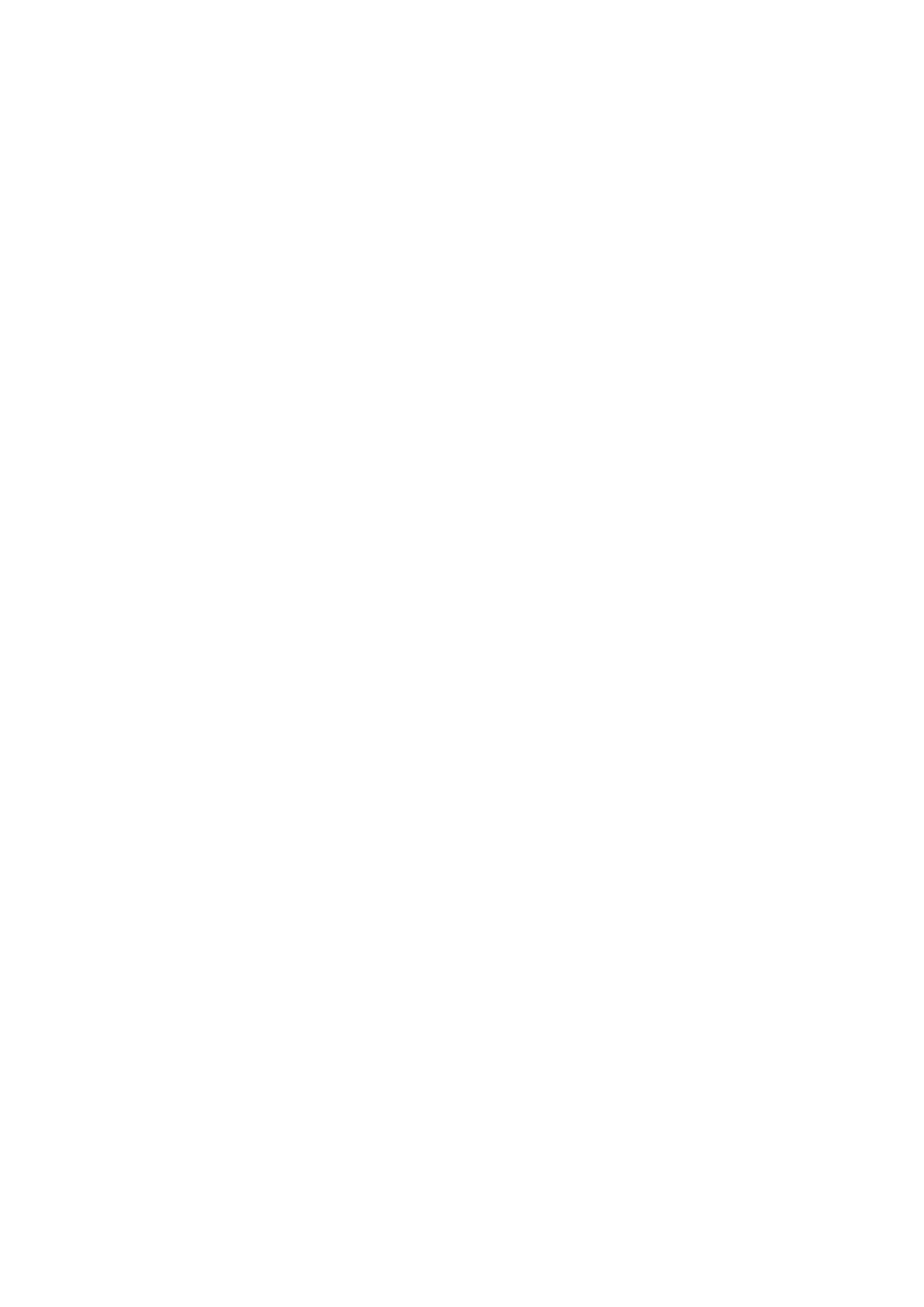# <span id="page-3-0"></span>**1. Introduction**

To be successful, a school must promote good behaviour among its students and create an orderly atmosphere for learning. This document sets out the main ways we achieve this at The Telford Langley School. It includes our *Code of Conduct for Students* and our *Anti – Bullying Policy* which outline the rules and guidance which we expect everyone to follow. It concludes by summarising the rewards and sanctions which we use. The policy should be read in conjunction with our 'Ensuring Excellence' document and the restraint and physical intervention policy.

We aim to provide an orderly, caring learning community where ALL students have the right to learn, and ALL teachers have the right to teach.



## <span id="page-3-1"></span>**2. Code of Conduct for Students**

At The Telford Langley School, students are expected to treat others as they would wish to be treated themselves, showing courtesy and consideration to fellow students, staff, visitors and local residents. The Code exists to ensure that students are able to concentrate on their learning in a safe, orderly and pleasant atmosphere. It should be followed whenever students are representing The Telford Langley School, including on the way to and from school, whether walking, cycling or using the bus.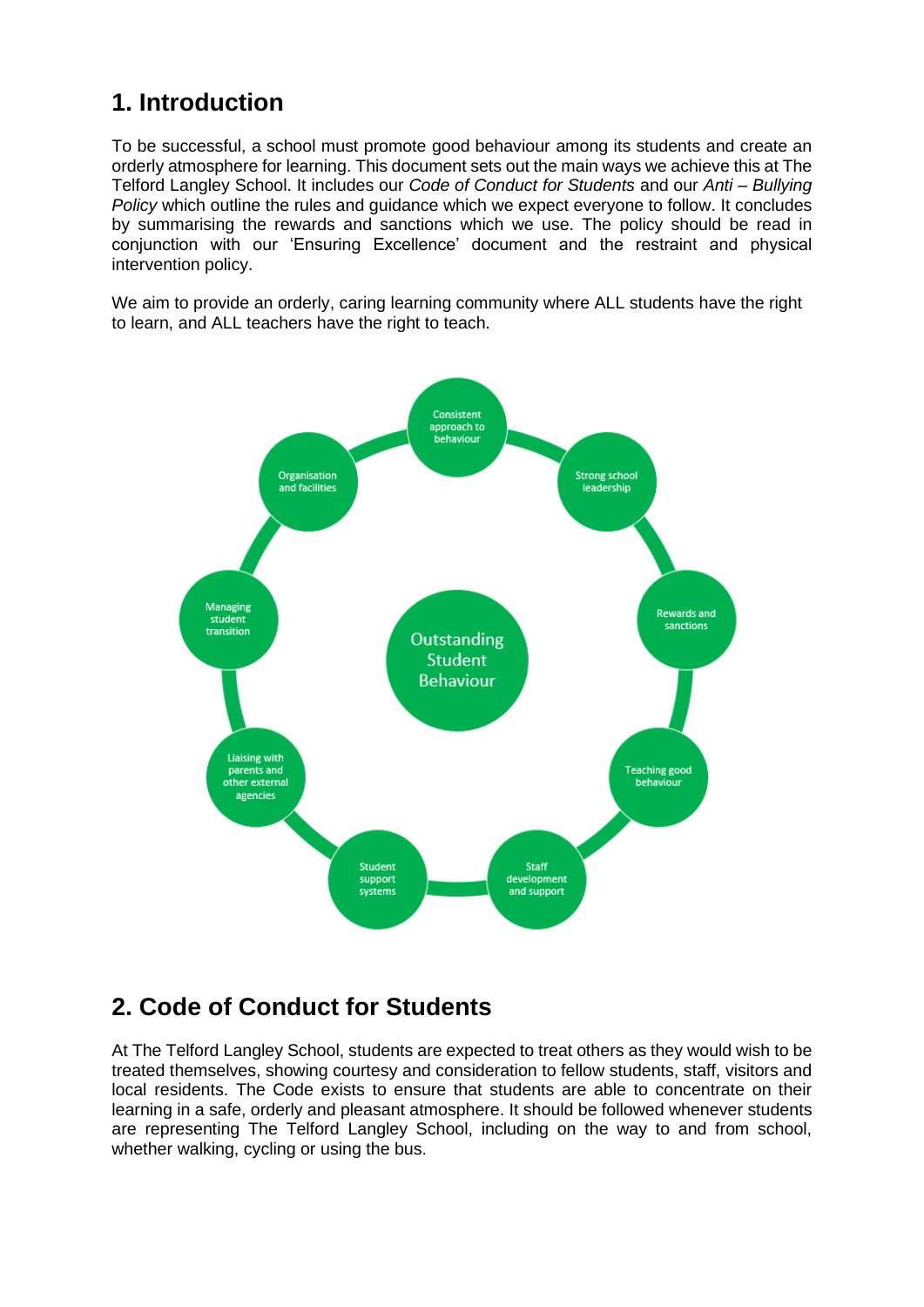### **In Class**

- Arrive at lessons punctually and enter the room in an orderly way using the 4 to enter procedure.
- Bring all the necessary equipment so that you do not have to borrow from others.
- Listen carefully to your teachers: follow their instructions and always try to answer their questions.
- Take part in class and group discussions. Make your own contributions and listen to other students, showing respect for their views.
- Work to the best of your ability and aim to complete all the tasks you have been set.
- Take a pride in the appearance of your work.
- Ask for help if you do not understand or if you are not sure what to do.
- When working individually, concentrate on your own task; do not disturb other students.
- When working as part of a group or team, support and co-operate with fellow students.
- Complete and hand in all your homework and Independent Learning Projects on time.
- Be aware of the targets your teachers have set to improve your performance and push yourself to achieve them.
- In practical areas, obey all safety rules and use appropriate safety equipment.
- Play your part in creating a pleasant atmosphere for learning.

### **Around School and in the Community**

- Enter and leave school sensibly; do not run out of the drive.
- Ride your bicycle sensibly both to and from school and always wear a helmet on the road.
- Walk on the left in corridors and especially on stairways.
- Leave toilet areas clean and tidy and encourage others to do the same.
- Help keep the school site and the surrounding streets attractive by not dropping litter; use the bins provided.
- Finish eating and drinking before going to lessons. You may drink bottled water during lessons, except in areas such as Science labs and computer rooms. No chewing gum is allowed on the school premises.
- Smoking or vaping is not allowed on school premises or buses. Students should not smoke or vape on the way to and from school. Smoking or vaping materials will be disposed of if found in school.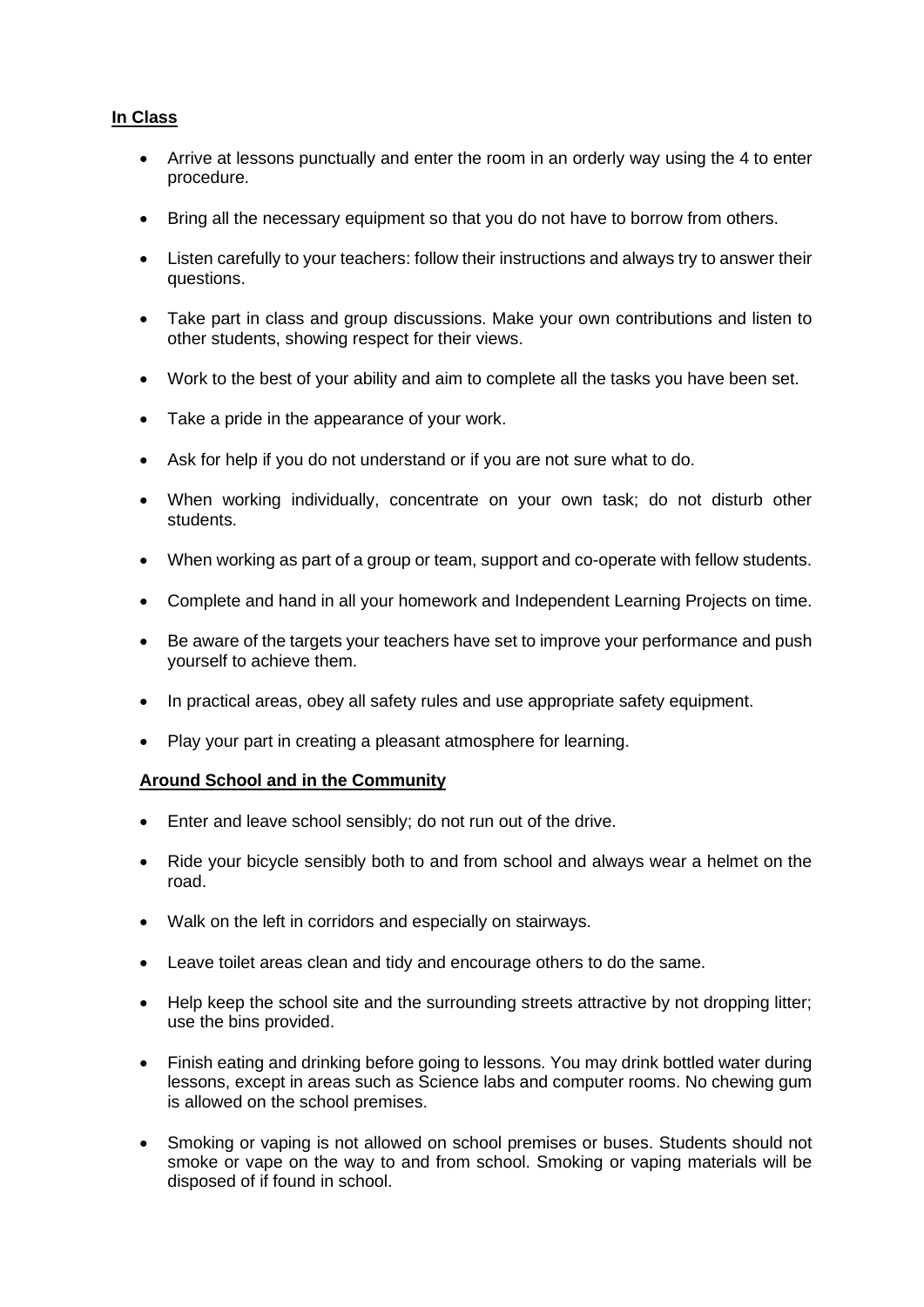### **Personal Appearance and Property**

- Always wear the correct school uniform, including blazer. Remember that a smart appearance helps create a good image for yourself and for the school.
- Follow the guidelines on jewellery in the school Uniform Policy and avoid extreme hairstyles etc. If you are not sure what will be acceptable, ask your Head of Year.
- Outdoor coats, scarves or gloves should not be worn around school.
- Look after your own belongings and respect those of other people.
- You may choose to bring items to school for your personal convenience or recreational use at break or lunchtime – e.g. pagers, phones, MP3/CD players or electronic games. You must ensure that these never disturb a lesson. These devices should be switched off in lessons and should not be visible. Failure to do this may result in confiscation. Remember that these are valuable items and keep them with you. The school will not take responsibility for damaged or stolen property.
- Do not bring dangerous items to school, such as matches, knives or fireworks. Bringing these or any other items to school which are dangerous could result in a suspension or permanent exclusion from school.

### **Use of Social Media**

- Always be polite when communicating with other students.
- Consider the impact of using abusive or strong language towards others, which may be humiliating and hurtful. Remember that Cyber-bullying can escalate and is potentially damaging to all involved.
- Do not post or distribute images or videos of others without their permission.
- Do not post or send inappropriate images or videos of yourself or others to anyone.
- Do not post offensive or inappropriate comments about the school or members of staff.
- Report any instances where you come across any information or images, which you find upsetting.
- Do not meet with anyone you have met online without first checking with your parents. If they agree to the meeting, make sure it is in a public place and do not go alone, ideally taking a parent with you.

### **Other**

- If you bring medication to school, hand it in to the Main School Reception. Remember that the office can only give you medicine, such as painkillers if they have first received written permission from a parent/guardian. These forms can be obtained from the schools main office.
- We aim to provide an orderly, caring learning community where ALL students have the right to learn and ALL teachers have the right to teach.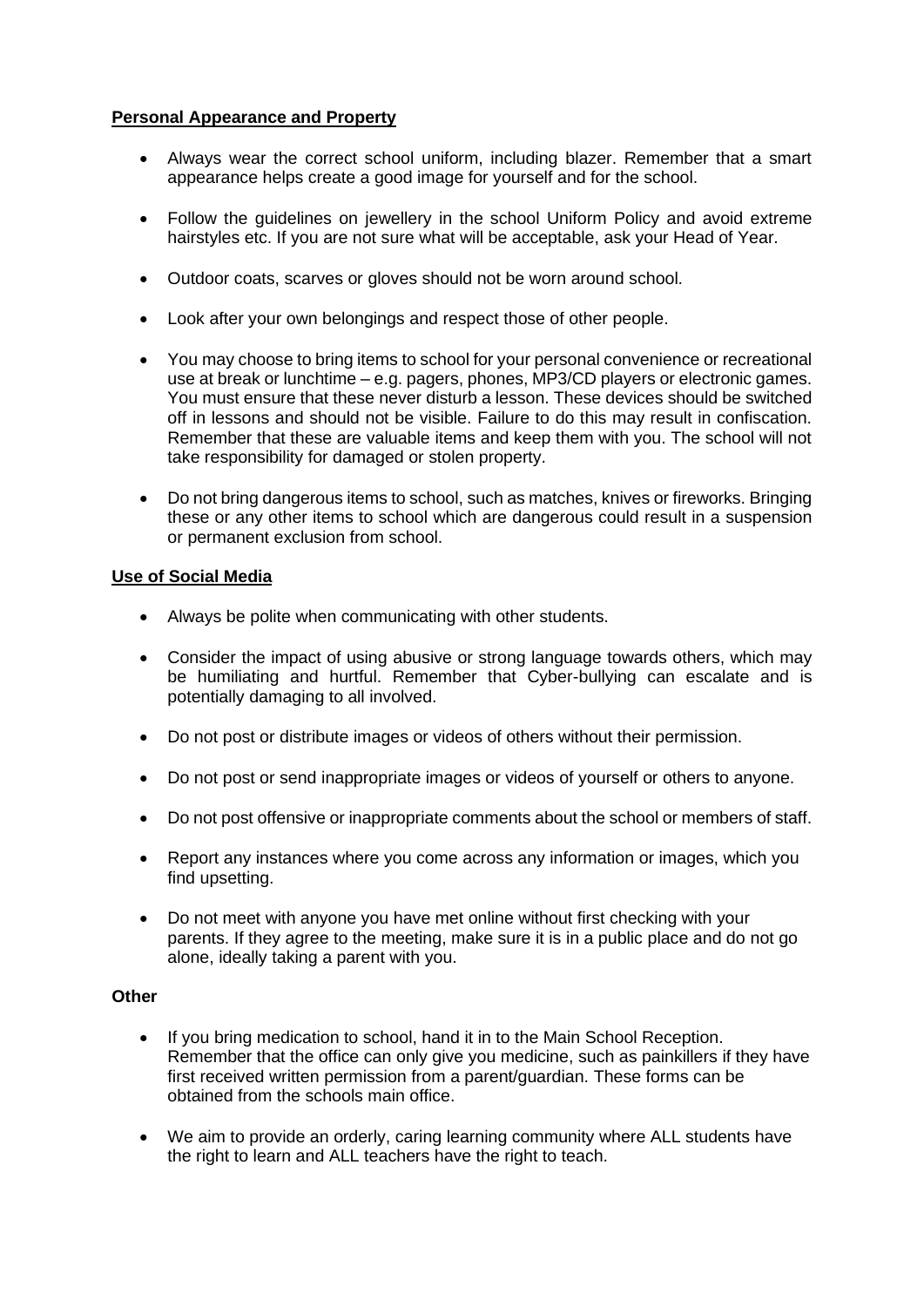# <span id="page-6-0"></span>**3. Rewards**

We expect all students to behave well, work hard and achieve their full potential. All students like to be praised for their effort and achievement. There are many ways in which the academic, sporting, social and cultural achievements of students are celebrated.

At The Telford Langley School, we offer a range of rewards to:

- Recognise the value of students' regular attendance, achievement, effort, service, and leadership within the school.
- Give positive encouragement to students to succeed and to contribute.
- Enhance staff-student relationships within the school.
- Improve students' sense of worth and self-confidence.

All staff should use the reward systems to acknowledge achievement and positive behaviour and should encourage students to value and participate in the reward systems.

### **Verbal praise**

Staff should aim to praise students as often as possible; a quick, simple, personal and effective reward, that makes students feel valued and that their efforts are acknowledged.

#### **Student of the Week**

Every Friday our Heads of Year will select a pupil from each year group to receive the student of the week award. This includes a meeting and refreshments with the Headteacher and having their photograph displayed on twitter.

### **Praise Postcard**

Each Friday all teaching staff nominate a pupil to receive a praise postcard during their next year group assembly. Praise postcards are awarded for outstanding and exceptional progress made in the chosen subject.

### **Student Rewards – Points-Based Online System**

We operate a points-based online rewards system linked to our MIS provider. Teachers award students points (electronic points) for a range of commendable reasons such as:

- Completion of homework **1** praise point • Excellent literacy\numeracy in lesson 1 praise point • Outstanding behaviour for learning 1 praise point • Outstanding effort in lesson 1 praise point • Outstanding contribution to the learning environment 1 praise point • Outstanding contribution to the school ethos 1 praise point • Excellent progress towards target grades 1 praise point • 100% weekly attendance with no late marks Theorem 3.5 praise points • Headteachers Award 20 praise points
- Students will receive rewards and prizes throughout the academic year when they reach a reward milestone. This will refresh at the start of each new academic year.
- 
-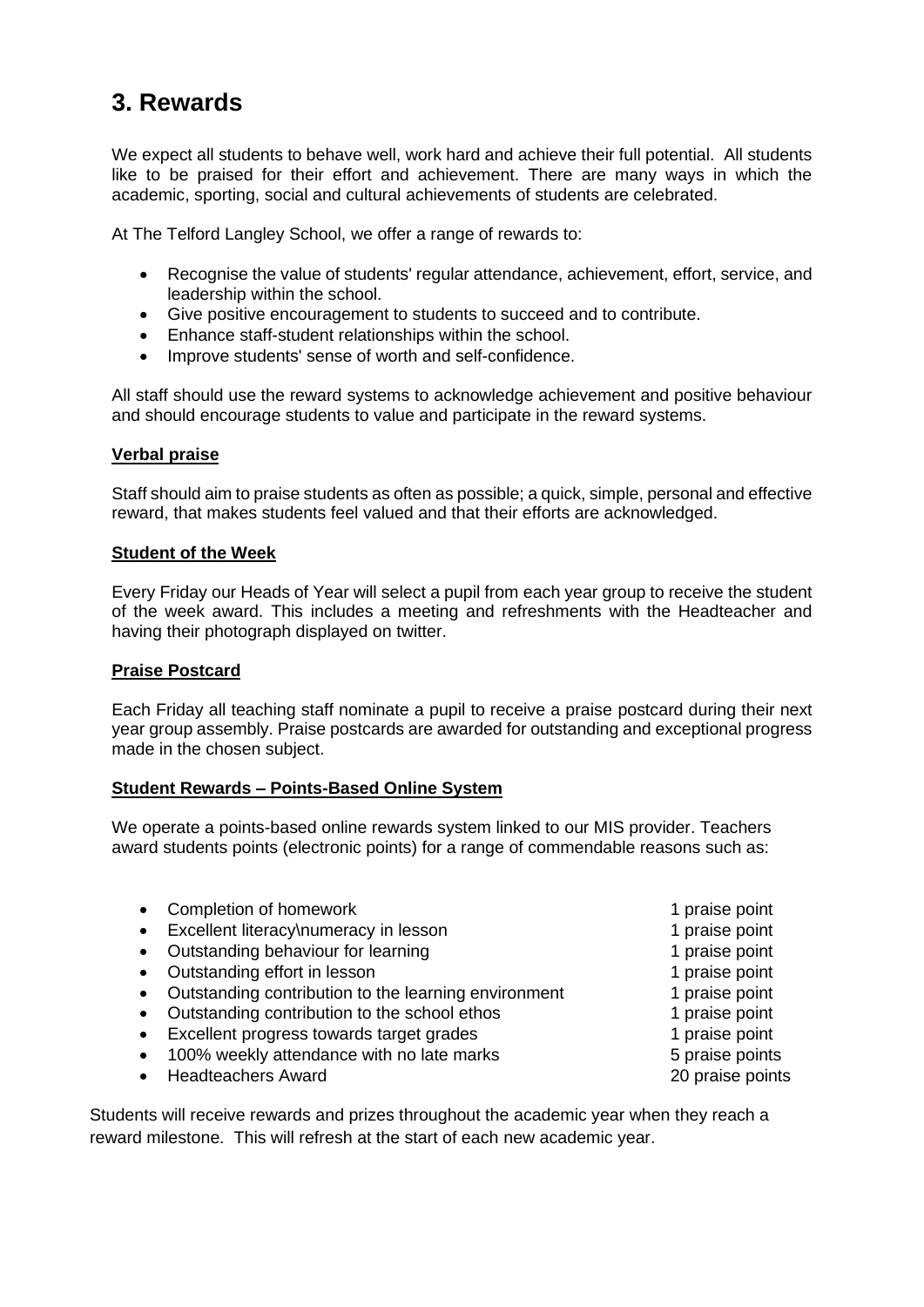| 50 Praise Points<br>100 Praise Points | Certificate in House Colour and a letter home from their tutor<br>Bronze certificate, badge and a letter home from their Head of<br>Year |
|---------------------------------------|------------------------------------------------------------------------------------------------------------------------------------------|
| 150 Praise Points                     | Silver certificate, badge and a letter home from the Deputy<br>Headteacher                                                               |
| 200 Praise Points                     | Gold certificate, badge and a letter home from the<br>Headteacher                                                                        |
| 250 Praise Points                     | Platinum certificate, badge and a letter home from the<br>Headteacher and Chair of the Standards Committee.                              |



In addition to teacher rewards, we will be introducing 'High Five' rewards. These will be for students to reward their peers for something they have done to support or help them on a personal level. Students must be able to justify this to their tutor and will be able to request one 'High Five' per academic year.

Year Group Reward Ambassadors have been introduced to promote praise points and the reward programme across school.

### **Assemblies**

- Heads of Year should use the weekly year group assembly to celebrate individual and/ or group achievements/ successes/ positive activities.
- Heads of Year should review students' attendance weekly and announce and congratulate the tutor group with the highest attendance for the week.
- Attendance certificates are awarded half termly to those students with 100% attendance.

### **Display of students achievements**

- Classroom displays students' work is praised and displayed to their class at time of completion. All staff should display students' work in their classroom area.
- Newspaper coverage outstanding or unusual achievements should be referred the Headteachers P.A, in order that local newspaper can be invited to cover the story, to acknowledge the achievement of individuals and to reinforce the positive profile of Telford Langley School.

### **Postcards Home**

Teachers, tutors, pastoral and curriculum leaders send postcards home to congratulate students on their excellent work, attitude and behaviour. These students are selected by their class teachers and tutors and are only sent to students who are seen to be deserving of additional praise and recognition.

### **Annual Celebration Evening**

Students achieving significant personal success in any aspect of the school curriculum will be invited with their parents to join in our Celebration Evening in the Summer Term. Curriculum leaders are asked to nominate high achieving students in each year group to receive prizes – two achievement prizes per subject per year group (one boy and one girl). Heads of Year / SLT will nominate one boy and one girl for the 'Student of the Year Award'.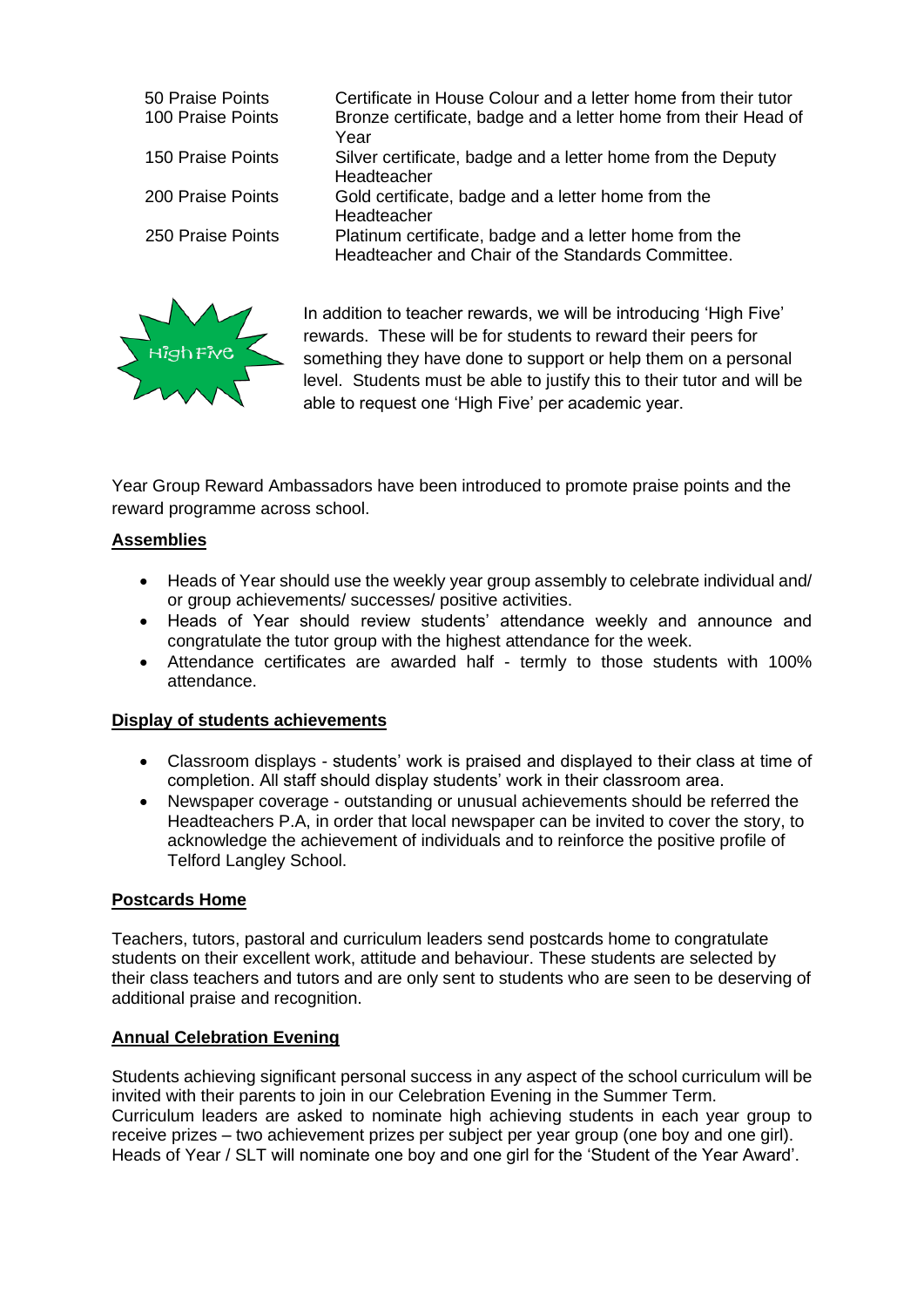### **Annual Presentation Evening**

This is held in November when former students are invited to school to celebrate all of their successes during their time at The Telford Langley School and to receive their GCSE Certificates. Prizes are awarded on this occasion to students for their academic, creative, social and sporting achievements throughout their time at The Telford Langley School and also to those students who have made a significant contribution to the school community. All staff are invited to contribute nominations for these prizes.

## <span id="page-8-0"></span>**4. Consequence System**

In all classrooms we aim for praise to outweigh consequences. There should be an 80/20 ratio. We need to concentrate on **positive aspects of behaviour**.

When students behave inappropriately staff will provide a cool, mechanical, emotionless response. Save emotion, passion, enthusiasm and excitement for when it has most impact when students behave appropriately

### *Setting the scene for positive behaviour is key.*

### **Staff will always use their Professional Best by:**

- Implementing the assertive discipline policy
- Implementing agreed school routines.
- Being consistent in the context of an understanding of the students' emotional and social backgrounds
- Building positive relationships with young people and be relentlessly optimistic
- Appreciating that one professional's actions can impact on the work of others positively or negatively
	- $\circ$  Use the 'lighthouse effect'/eyes in back of head, remaining vigilant and knowing what students are doing all of the time
	- $\circ$  Take direct and prompt action on inappropriate behaviours in line with discipline policy
	- o Insist on courtesy and politeness and model this
	- o Keep things in perspective
	- o Do not back children physically or figuratively into corners.
	- o Contribute to ensuring the highest standards of behaviour and manners outside lessons
	- o Practice and encourage mutual respect, fairness and friendliness
	- o Always take opportunities to challenge prejudice
	- o Never hold grudges
- Modelling our expectations
- Being a role model on duty and use this time as an opportunity to praise good behaviour and reinforce expectations
- Applying school policies fairly and consistently

### **Staff will:**

**Positive role model –** smile, be enthusiastic about working with the students and about the content/context of the lesson. Discuss how successful learners deal with the frustrations and create a calm atmosphere.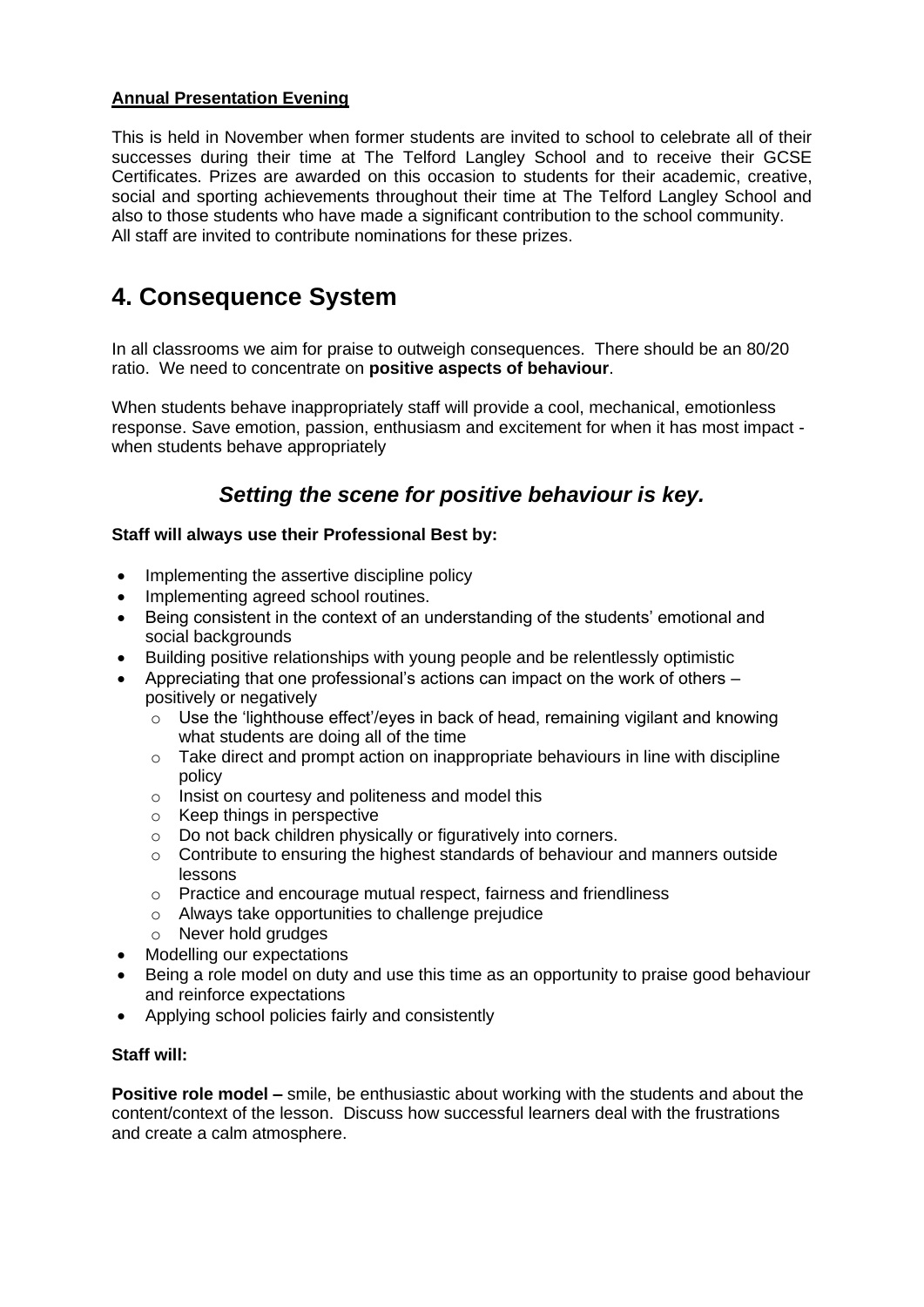**Giving Achievements and Praise** - apply achievements and praise with care – be sure you have explained why a student has received the achievement or praise as some students may feel that individuals are given acknowledgements unjustly.

**Start each day with a clean slate –** making sure that incidents have been dealt with from prior lessons. (Please clean your consequence boards at the end of the day). Students should be spoken to in the consequence detention.

**Be consistent -** use this and only this approach with **all** students as they must perceive this as a predictable, reliable and consistent pattern. State the facts when you describe behaviour. Do not invite discussion by phrasing your comments as questions, e.g. "Why are you talking?" Rather, "I've asked you not to talk, C1". Ensure that students know it is your priority to maintain the pace of your lesson for the benefit of all students. The Consequence system does not mean that effective behaviour management strategies are not used. Effective and efficient behaviour management should mean that the consequence system is not used because Ensuring Excellence is lived by us all.

**Our Professional Best** exemplifies and describes what we expect from each other as professionals in terms of excellent behaviour management. With these in place, there will be a limited need for the Consequence system.

| <b>Consequence/Behaviour</b>                                                                                                                                                                                                                                                                                                                                                                      | <b>Behaviour Management Dialogue/Strategies</b>                                                                                                                                                                                                                                                                                                                                                                                                    |
|---------------------------------------------------------------------------------------------------------------------------------------------------------------------------------------------------------------------------------------------------------------------------------------------------------------------------------------------------------------------------------------------------|----------------------------------------------------------------------------------------------------------------------------------------------------------------------------------------------------------------------------------------------------------------------------------------------------------------------------------------------------------------------------------------------------------------------------------------------------|
| Warning-<br><b>Rule Reminder</b><br>A warning can be given to an individual and<br>also a group/class. Blanket warnings can be<br>given for:<br>• Swinging on furniture<br>• Shouting out<br>• General 'carrying on'<br>Where the behaviour is particular to one<br>student a blanket warning cannot be given<br>for example:<br>• Poor levels of work and not working to their<br>full potential | "Philip you are talking, what is the rule about talking? If you choose to<br>keep talking that is a C1"<br>State what is happening and give rule reminders.<br>Try and identify behaviour that is proactive/positive.<br>Staff do not have to write the student's name on the board at this<br>point.                                                                                                                                              |
| $C1-$<br>First negative behaviour<br>The student's name must be written on the<br>board at this point.                                                                                                                                                                                                                                                                                            | "Philip you have continued to talk across the classroom"<br>"Philip you are now on a C1"<br>Mark the moment of poor behaviour, but then redirect behaviour with<br>teaching and learning reminders. Raise expectations and defuse the<br>situation by praising those who are working well.                                                                                                                                                         |
| $C2 -$<br>Second negative behaviour                                                                                                                                                                                                                                                                                                                                                               | "Philip you have again continued to talk you have now moved to a C2"<br>When you have given the verbal comment try speaking privately to the<br>student. Getting down to the student's eye level being more personal<br>can help diffuse whole class communication, this will keep the class<br>calm, additional signals or nonverbal refocusing is useful.                                                                                        |
| $C3 -$<br>Third negative behaviour                                                                                                                                                                                                                                                                                                                                                                | "Philip you are on the verge of leaving the lesson because you are not<br>behaving reasonably."<br>Remind the student that it is their choice to break the rules and the<br>rule they are breaking. Offer them solutions on how they can alter<br>their behaviour:<br>• Set time markers for completing work, "You are here now and when<br>I come back you should be here", mark with the time.<br>$\bullet$ Moving seats $-$ if this is possible |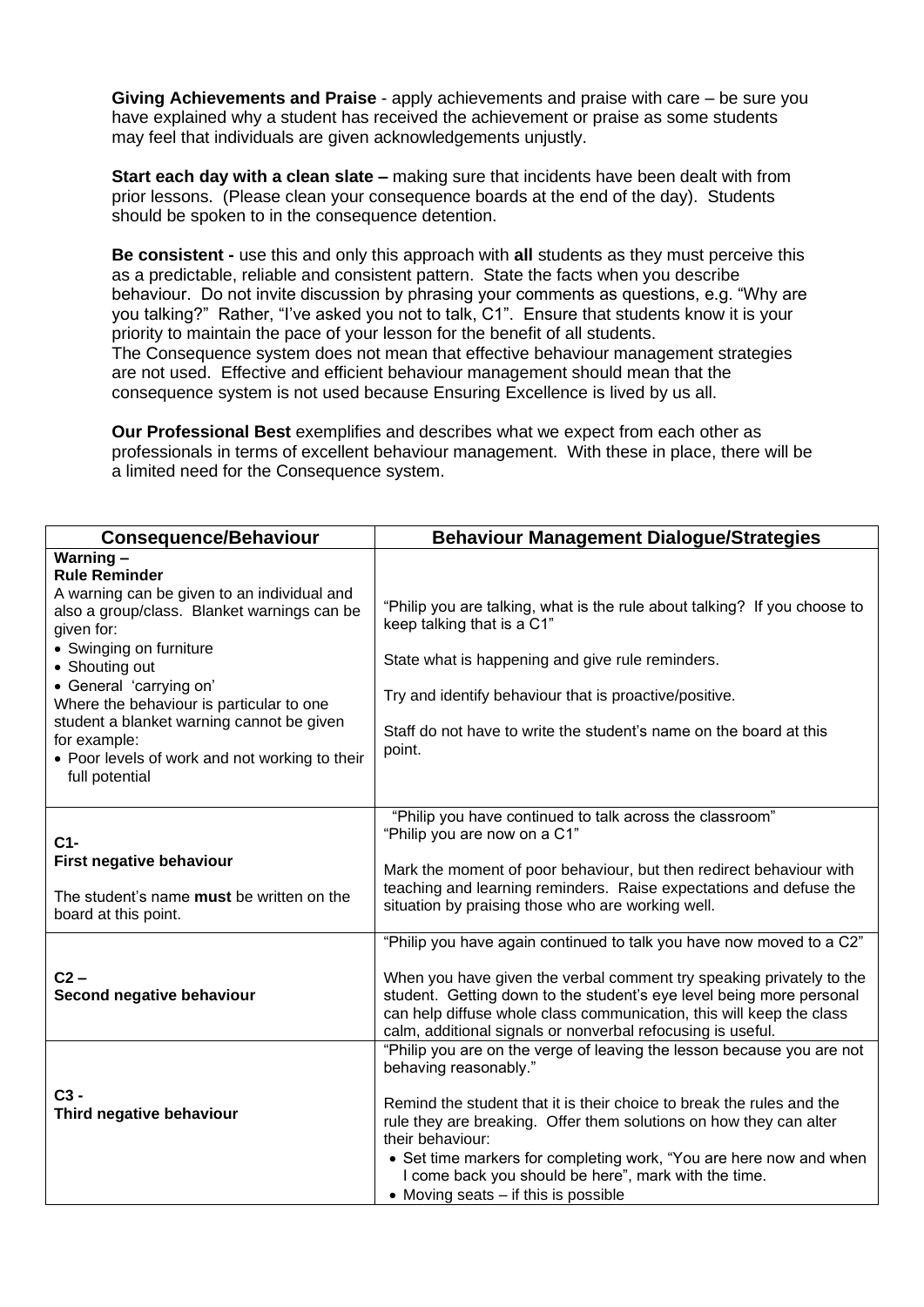|                                                                                                                                                                                                                                                                                          | • Offer different activities                                                                                                                                                                                                                                                                                                                                                                                                                                                                                                                           |
|------------------------------------------------------------------------------------------------------------------------------------------------------------------------------------------------------------------------------------------------------------------------------------------|--------------------------------------------------------------------------------------------------------------------------------------------------------------------------------------------------------------------------------------------------------------------------------------------------------------------------------------------------------------------------------------------------------------------------------------------------------------------------------------------------------------------------------------------------------|
|                                                                                                                                                                                                                                                                                          | • Ask them to take a minute to think about their behaviour.<br>• Ask the student if there are any pastoral support strategies they<br>would like to use to prevent a further escalation e.g. think and<br>return card.                                                                                                                                                                                                                                                                                                                                 |
|                                                                                                                                                                                                                                                                                          | "Philip you have now moved to a C4 because  which means you can<br>no longer stay in the room." "You need to go to the Pastoral Base"                                                                                                                                                                                                                                                                                                                                                                                                                  |
| $C4 -$<br>Fourth negative behaviour                                                                                                                                                                                                                                                      | At this point the student must leave the room and attend the Pastoral<br>Base. STUDENTS WILL ALSO RECEIVE A HALF AN HOUR<br>DETENTION AFTER SCHOOL AS SOON AS POSSIBLE AFTER<br>THE INCIDENT.                                                                                                                                                                                                                                                                                                                                                          |
|                                                                                                                                                                                                                                                                                          | Whilst in the pastoral base pupils will discuss their behaviour and the<br>strategies that could be implemented next time.                                                                                                                                                                                                                                                                                                                                                                                                                             |
|                                                                                                                                                                                                                                                                                          | If a student does not attend a detention because they are ill the<br>detention will be rearranged when they return.                                                                                                                                                                                                                                                                                                                                                                                                                                    |
| C5 - Fifth negative behaviour or<br>immediate C5 for:                                                                                                                                                                                                                                    |                                                                                                                                                                                                                                                                                                                                                                                                                                                                                                                                                        |
| <b>Health and Safety</b><br>$\bullet$<br>Violence or threatening behaviour<br>$\bullet$<br>towards others<br>Walking away from a member of staff<br>$\bullet$<br>Refusing to hand over items which are<br>$\bullet$<br>not allowed in the school<br>Swearing<br>$\bullet$                | Fifth misbehaviour or an immediate C5 means that the student is sent<br>to the Pastoral Base until the end of the academic day. The pupil will<br>have supervised break and lunch. If a pupil leaves the pastoral base<br>without permission during the day, they will complete a full five lessons<br>in the pastoral base.                                                                                                                                                                                                                           |
| Smoking/Vaping<br>$\bullet$<br>C4/5 Escalation<br>$\bullet$<br><b>Incorrect School Uniform</b><br>$\bullet$<br>Truancy<br>$\bullet$<br>Rudeness<br>$\bullet$<br>Not attending a C4/C4 OTHER<br>$\bullet$<br>detention<br>Intentional disruption to other pupils<br>$\bullet$<br>learning | An SMS message will be sent at the end of the day to inform parents<br>of the C5. Parents can also view the behaviour incident on the MCAS<br>app. The pupils Head of Year reserves the right to extend the duration<br>of the pastoral base time if changes in behaviour are not displayed.                                                                                                                                                                                                                                                           |
| C6 referral                                                                                                                                                                                                                                                                              | A C6 can only be given when a student has worked their way through<br>Consequences. If there is a situation that warrants exclusion then a<br>suspension will be issued. On return from a C6 pupils will complete a<br>full day in the pastoral base.                                                                                                                                                                                                                                                                                                  |
| <b>The Pastoral Base Room</b>                                                                                                                                                                                                                                                            | The pastoral bases will be staffed with a Behaviour Mentor, Student<br>Support Officer. When not teaching the HOY and AHOY will also be<br>present.<br>Whilst in the pastoral base pupils will complete restorative<br>conversations discussing their behaviour, the impact of poor behaviour<br>on themselves and others and strategies to improve their behaviour.<br>Whilst in the pastoral base pupils will complete work set by class<br>teachers in line with that of their peers and in accordance of their<br>national curriculum entitlement. |
|                                                                                                                                                                                                                                                                                          | Reasons for a C4 OTHER:                                                                                                                                                                                                                                                                                                                                                                                                                                                                                                                                |
| <b>C4 OTHER</b>                                                                                                                                                                                                                                                                          | Smoking/vaping by association<br>Using a mobile phone, or any smart technology without<br>permission<br>Out of bounds<br>Inappropriate behaviour in the canteen<br>Being late to the lesson (3 minutes)                                                                                                                                                                                                                                                                                                                                                |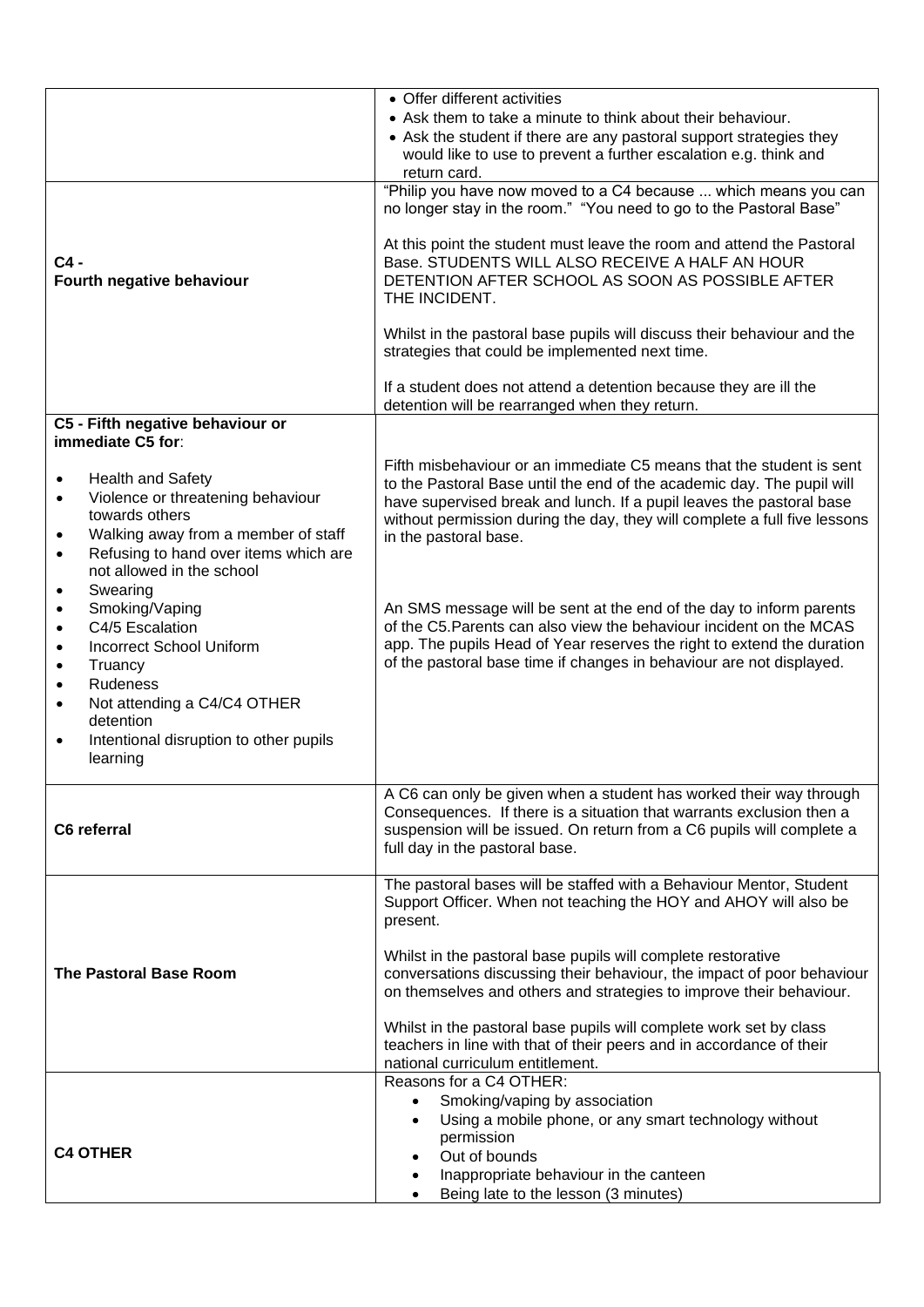| Students do not leave the lesson if they are<br>given a C4 OTHER, they also fall outside of<br>the reporting protocol, unless repetitive. | Uniform issues<br>Make-up/Nail Polish<br>Jewellery<br>Behaviour in the canteen and between lessons<br>Eating in a lesson<br>Using ICT inappropriately - games etc.<br>Graffiti in pupils exercise books |
|-------------------------------------------------------------------------------------------------------------------------------------------|---------------------------------------------------------------------------------------------------------------------------------------------------------------------------------------------------------|
|-------------------------------------------------------------------------------------------------------------------------------------------|---------------------------------------------------------------------------------------------------------------------------------------------------------------------------------------------------------|

| <b>C5 Truancy</b>             | This is given for a student not attending your lesson even though they<br>are in school. Please ensure lesson-to-lesson registration is accurate<br>and completed timely. Check your registers to identify whether absent<br>students have been absent all day. They can also be issued if a<br>student leaves your lesson without permission, or you see a student<br>around the school anywhere they should not be. |
|-------------------------------|-----------------------------------------------------------------------------------------------------------------------------------------------------------------------------------------------------------------------------------------------------------------------------------------------------------------------------------------------------------------------------------------------------------------------|
| <b>Re-integration meeting</b> | Reintegration meetings are held between the Headteacher and/or a<br>member of SLT, any other pastoral staff as appropriate, the student<br>and the parent/carer when a student returns from exclusion. At this<br>meeting the student's behaviour will be discussed and ways to modify<br>this behaviour will be explored.                                                                                            |

**Guidance for staff regarding pupils who refuse to follow instructions**– refusal to follow a reasonable request means that students are persistently not complying with a reasonable request. It does not mean that students are immediately given a C5, but they are asked twice to comply:

"Philip, can you please ..."

"Philip, are you refusing to follow a reasonable request to ..."

"Philip, you have refused to follow a reasonable request, this has resulted in a C5."

## <span id="page-11-0"></span>**5. Detentions**

The majority of students complete their school career without ever receiving an after-school detention. However, if a student is sanctioned with a C4, a half hour after school detention will be issued. Students will be supervised and given schoolwork to complete. All detentions must be completed. If a student is absent on the day of the detention it will be rearranged. Parents will be notified of the detention via the school SMS service and the MCAS app.

Detentions will take place on Tuesday's and Thursday's in the pastoral bases. All detentions will be for 30 minutes in duration.

### <span id="page-11-1"></span>**6. Pastoral Bases**

Pastoral bases have been introduced to provide a therapeutic approach to behaviour management. Following pupils having time off school during 'lockdown' school leaders identified the need for a therapeutic approach which incorporates a restorative approach to behaviour. Each year group will have their own identified pastoral base staffed by a Behaviour Mentor and Student Support Officer. When not teaching the Head of Year and Assistant Head of Year will also be present. This allows for more behaviour conversations to take place away from the classroom and time to implement strategies to improve behaviour rather than just punitively sanction poor behaviour.

Pupils who receive a C5 will attend the pastoral base until the end of the school day which is followed by a SMS home to invite a conversation regarding the pupils' behaviour. This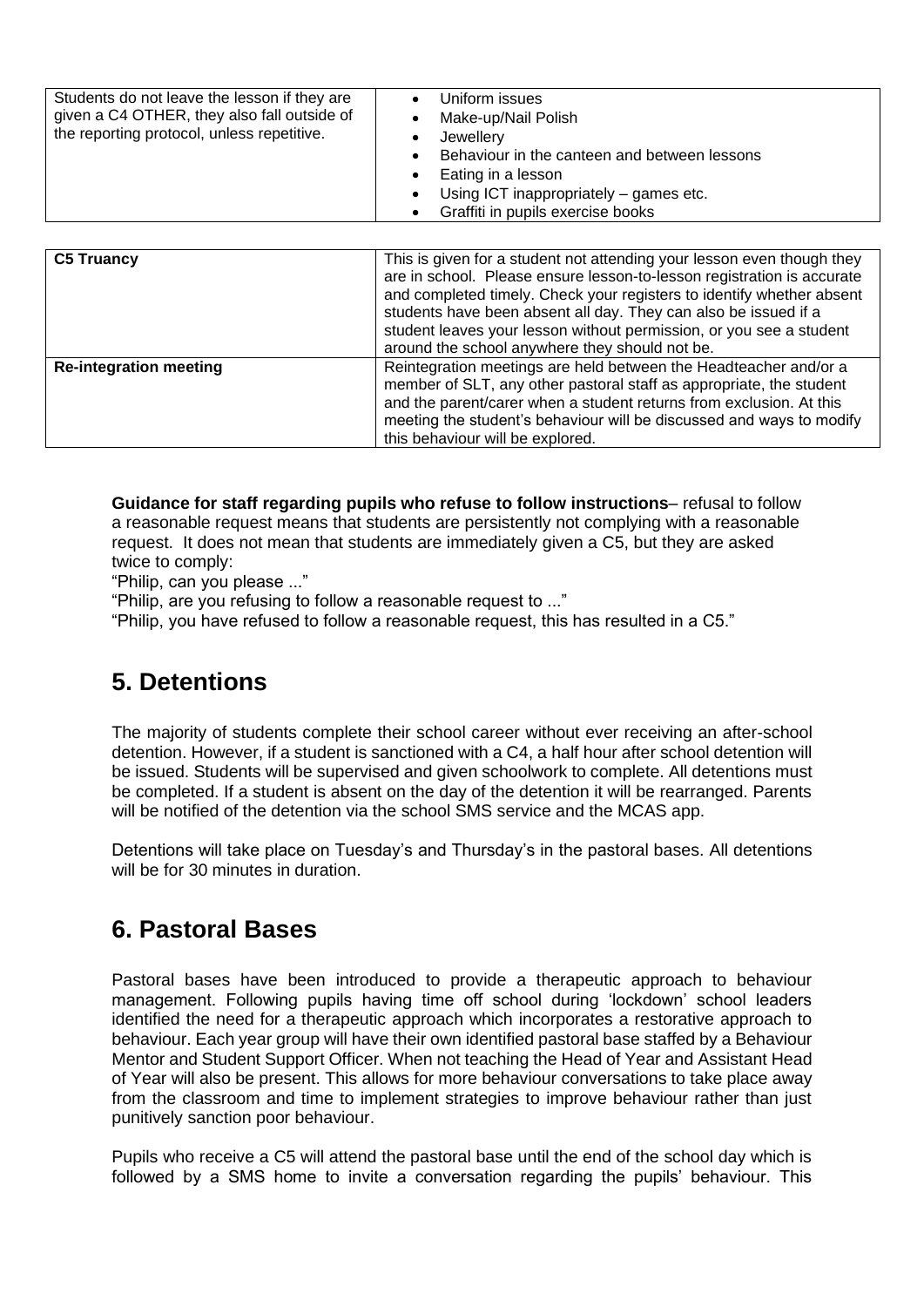communication is vital to embed long term changes to behaviour rather than short term compliance.

Whilst in the pastoral base pupils will be supervised for their break and lunch times.

Pupils will also complete school work set by their class teachers in line with that of their peers to ensure that all pupils receive a broad and balanced curriculum which is bespoke to their individual learning needs. This curriculum could include nurture and 'Kooth' mental health support.

## <span id="page-12-0"></span>**7. Managed Move**

In extreme circumstances, the school may discuss with parents the need to carry out a Managed Move for their child. This is suggested as a way of avoiding a Permanent Exclusion and of providing students, whose behaviour has either been repeatedly below expectation or has been extreme, with the opportunity to have a fresh start.

A Managed Move is dependent on another local school agreeing to take the student and a place is usually offered on a six week or twelve-week trial basis before the student is formally taken on to the roll of the new school. During that period both schools work together to monitor behaviour and progress to ensure that the move is successful.

### <span id="page-12-1"></span>**8. Suspension**

The formal exclusion of a student as a temporary or permanent measure is the strongest sanction available and one which will never be used without considerable thought.

The Telford Langley School provides an environment in which they can develop as valued members of society; that environment must be harmonious, safe, and calm and ordered. The sanction of exclusion will only be used when a student threatens to seriously disrupt the maintenance of that environment; it is a provision to maintain high standards of behaviour in an orderly environment. The serious nature of exclusion means that it should act as a deterrent to those students who do not meet the standards of behaviour expected in School.

Parents will be expected to attend a meeting at the school, usually with the Head of Year or SLT, on the day of the pupil being readmitted.

Where possible, work will be set on Teams for students to complete at home during the exclusion period. Heads of Year are expected to co-ordinate this, liaising with curriculum teachers.

A student can be suspended from the school for a maximum of 45 days (90 sessions) in any one school year. If any pupil receives 15 days exclusion within a term a Pupil Discipline Committee meeting will be held

Any student considered to be at risk of permanent exclusion will be referred to the Head of Year, who will review support strategies, including initiating a Common Assessment Framework; parents will be invited to contribute to this process.

### <span id="page-12-2"></span>**9. Permanent Exclusion**

This is the most severe sanction available to a school. As such it is very rarely used at The Telford Langley School and is reserved for the most grave or repeated breaches of discipline,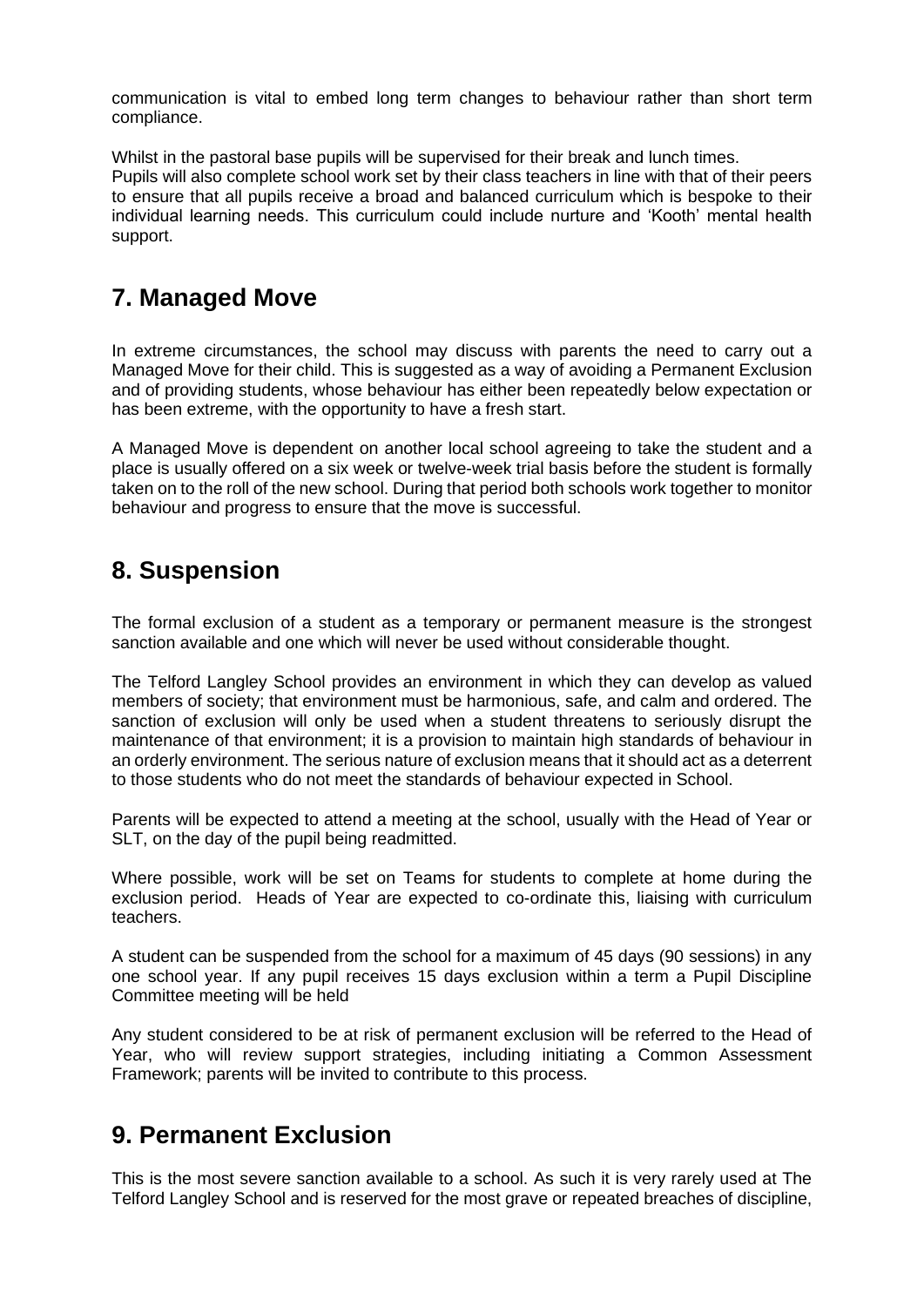where the Headteacher feels that the relationship between the school and student has entirely broken down, or that the student represents such a threat to the education or safety of others in the school that the only solution is a fresh start at another establishment.

Parents have the right to appeal against the Headteacher's decision to a panel of Governors. Work will be set for the excluded student until the appeal has been heard.

### **Appeals**

Parents have the right to appeal to the Governors at all stages of exclusion from School. The Governing Body has the power to reinstate a student who is excluded where the exclusion is for more than five days or is permanent, or where the exclusion involves the loss of an opportunity to sit a public examination.

Parents must be informed of their right to appeal against an exclusion to the governing body. If the student is excluded permanently, parents have a formal right of appeal to an independent appeals committee.

## <span id="page-13-0"></span>**10. Pupil transfer within the Academy Trust**

To avoid a permanent exclusion, parents may be offered the opportunity to transfer their child to another school within the Community Academies Trust. If this is agreed between the school and the parent/carer, the student will move onto the new school roll with immediate effect.

## <span id="page-13-1"></span>**11. Poor behaviour outside of school**

When dealing with an 'out of school' incident, the pastoral team will investigate and consult the Deputy Headteacher (relationships) regarding action to be taken.

Students may be disciplined for misbehaviour when:

- Taking part in any school-organised/school-related activity.
- Travelling to or from school.
- Wearing school uniform.
- They are in some other way identifiable as a student at The Telford Langley School.
- Their behaviour could have repercussions for the orderly running of the school.
- Their behaviour poses a threat to another student/member of the public.

Their behaviour could adversely affect the reputation of the school.

### <span id="page-13-2"></span>**12. Home and School Communication**

The huge majority of our students receive rewards throughout their time at The Telford Langley School because they continue to be well-motivated, self-disciplined and hard-working. However, some students do experience problems or go through a difficult time at some point in their school careers. Loss of motivation or deterioration in behaviour can have a variety of causes and we always try to establish the precise circumstances of each individual case. Whenever possible, we aim to avoid the use of serious punishments by contacting home and inviting parents into school to discuss what is going wrong and how it can be put right. By working together at an early stage, we can usually sort out the problem.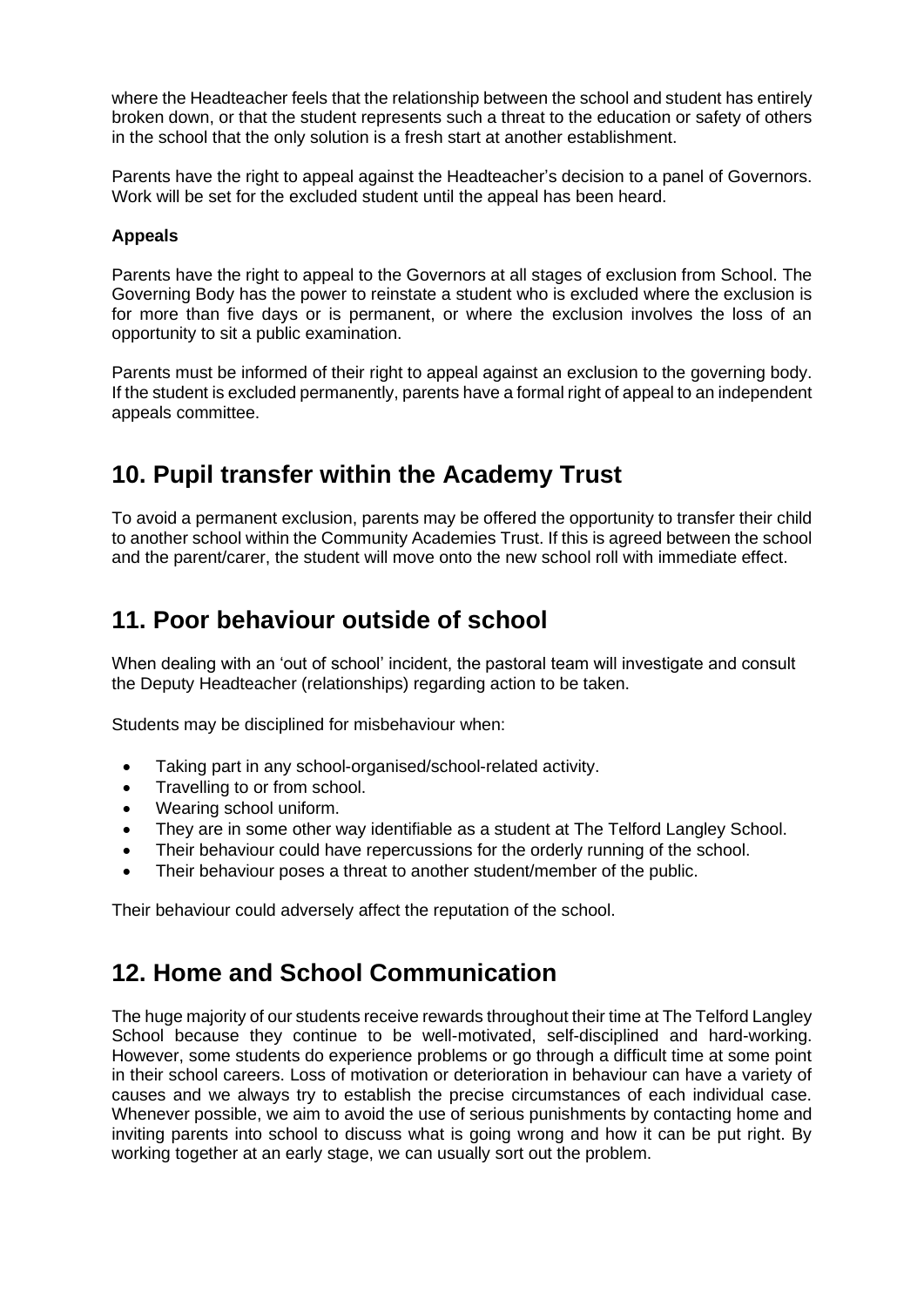# <span id="page-14-0"></span>**13. Mobile Phone Policy**

Whereas many schools ban students from bringing mobile phones to school, we have never felt this to be an appropriate approach for our students. We appreciate that many parents want their children to have phones for safety reasons and ease of contact. We also want to encourage our students to embrace new technologies, recognising that smart phones can and do have their place in 21st century education.

However, while we are happy to encourage our students to make the very most of such technology as an aid to learning, we also make it clear to them that phones should be switched off and not visible during lessons, unless the class teacher specifically gives permission for them to do otherwise.

On occasions, teachers may permit students to use their mobile phones for educational purposes, such as researching a topic on the Internet or using the calculator. However, students are not permitted to access or send messages or to email during lessons. They are also not permitted to record/video or photograph parts of lessons without the express permission from the teacher.

If a teacher feels that a mobile phone is being used inappropriately in a lesson and is not contributing to learning, the teacher should confiscate the phone and the student will have to collect it from Reception at the end of the school day. This sanction will be recorded on the student's school behaviour record and a C4 other will be issued.

## <span id="page-14-1"></span>**14. Peer on Peer Abuse**

**All** staff are aware that safeguarding issues can manifest themselves via peer-on-peer abuse. This is most likely to include, but may not be limited to:

- 1. bullying (including cyberbullying);
- 2. physical abuse such as hitting, kicking, shaking, biting, hair pulling, or otherwise causing physical harm;
- 3. sexual violence and sexual harassment;
- 4. sexting (also known as youth produced sexual imagery); and
- 5. initiation/hazing type violence and rituals.

For more information on our schools commitment to the prevention, early identification and appropriate management of peer-on-peer abuse, please refer to The Telford Langley School Peer on Peer Abuse Policy.

## <span id="page-14-2"></span>**15. Combatting Bullying**

Bullying can be defined as 'a persistent, deliberate attempt to hurt or humiliate someone'. At The Telford Langley School we do everything we can to prevent bullying, working on the principles outlined in our Anti-Bullying Policy which can be found at the end of this document.

# <span id="page-14-3"></span>**16. Solving Problems**

We believe that by working together, we can solve the majority of problems related to behaviour and discipline. If you feel there is such a problem, please contact us immediately; don't wait and hope that it will sort itself out. If you have concerns about under-achievement, mis-behaviour, bullying or reluctance to come to school, please let us know. If you are a student, talk to a member of staff – your tutor, Head of Year, or whomever you feel most comfortable. If you are a parent, please ring us and ask for the Head of Year or, if subject related, the appropriate Head of Department. Bottling up a problem will only make it worse than it is – talk to us, and together we will find a way to put things right.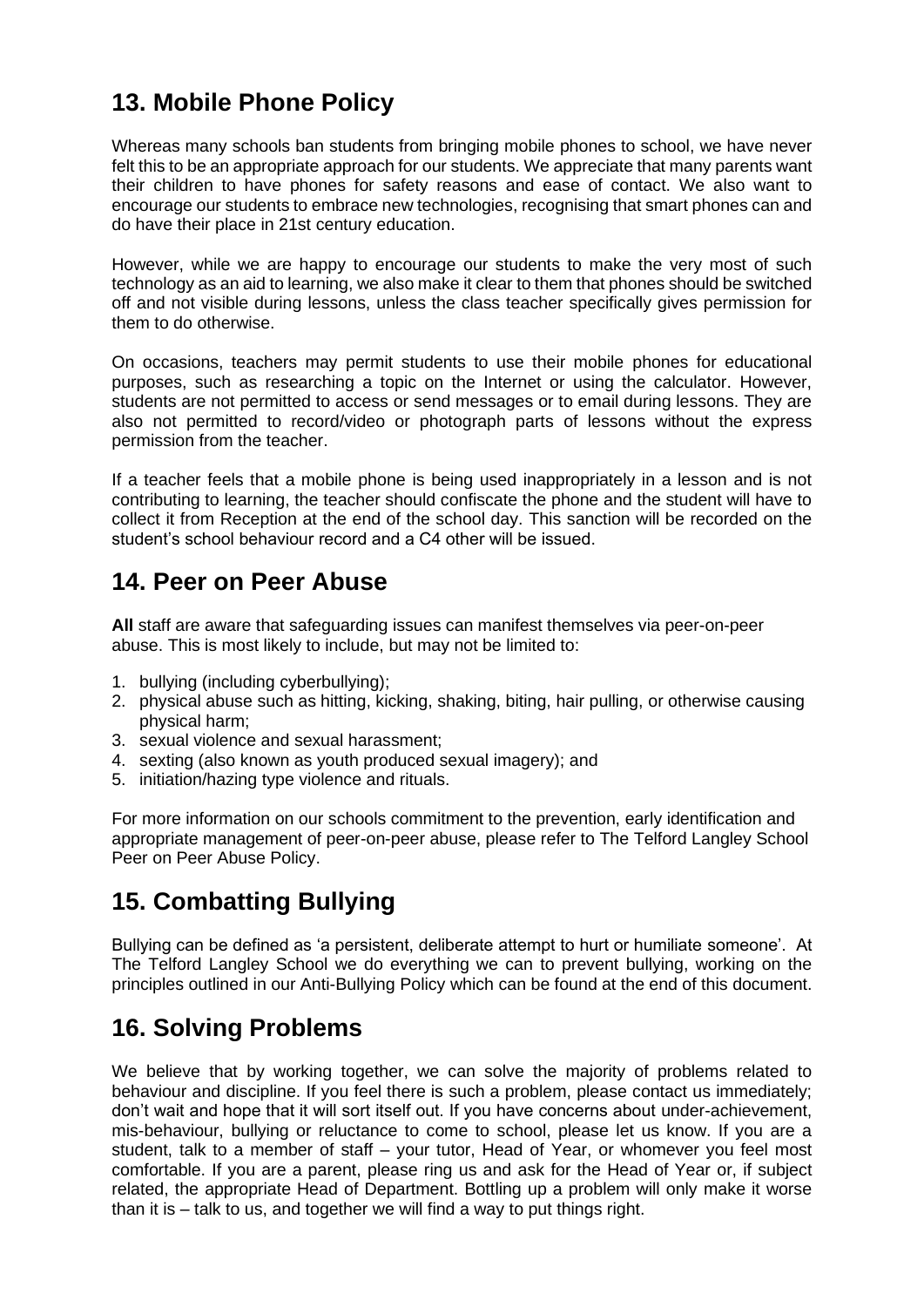# <span id="page-15-0"></span>**17. Equality**

At The Telford Langley School, we acknowledge our legal duties under the Equality Act 2010 in respect of safeguarding all students, irrespective of sex, race, disability, religion, sexual orientation or gender reassignment. We also recognise our legal duties in respect to ensuring 'reasonable adjustments' are made for students with Special Educational Needs. Close liaison with the Inclusion Team will always occur where a student with SEND is exhibiting serious behavioural issues or where a student exhibits new or extreme negative behaviours. In these circumstances appropriate assessments will be made and interventions will be put in place, as required.

# <span id="page-15-1"></span>**18. Anti-Bullying Policy**

The aim of The Telford Langley School Anti-Bullying Policy is to prevent bullying of any sort and to ensure that everyone can operate in a supportive, caring and safe environment without fear of being bullied. All members of the community, including teaching and nonteaching staff, pupils and parents should have an understanding of what bullying is and be familiar with the school policy on bullying: therefore, the aim of the policy is to help members of the school community to deal with bullying when it occurs and, even more importantly, to prevent it. Bullying is an anti-social behaviour which affects everyone; it is unacceptable, and it will not be tolerated. Everyone in the community has a responsibility to report any incident of bullying that comes to their attention and these reports will always be taken seriously.

### **Definition of Bullying**

Bullying may be defined as any deliberately hurtful behaviour, usually repeated over a period of time and intentionally hurts another pupil or group physically or emotionally, where it is difficult for those being bullied to defend themselves and is often motivated by prejudice. Examples of unacceptable behaviour include,

- physical assault.
- verbal abuse, by name calling, teasing or making offensive remarks.
- cyber-bullying, which is defined as the use of ICT by an individual or group in a way that is intended to upset others. Examples include using social websites, mobile phones, text messaging, photographs, video and e-mail.
- indirect emotional tormenting by excluding from social groups or spreading malicious rumours.

Bullying may be overt and intimidatory but is often hidden and subtle. It includes actions or comments that are racist, religious or cultural, homophobic, transphobic, sexist, sexual or which focus on disabilities or other physical attributes (such as hair, colour or body shape) or any reference to Special Educational Needs and/or disability.

### **Bullying Outside School Premises**

Head teachers have a specific statutory power to discipline pupils for poor behaviour outside of the school premises. Section 89(5) of the Education and Inspections Act 2006 gives head teachers the power to regulate pupils' conduct when they are not on school premises and are not under the lawful control or charge of a member of school staff. This can relate to any bullying incidents occurring anywhere off the school premises, such as on school or public transport, outside the local shops, or in the town centre. Where bullying outside school is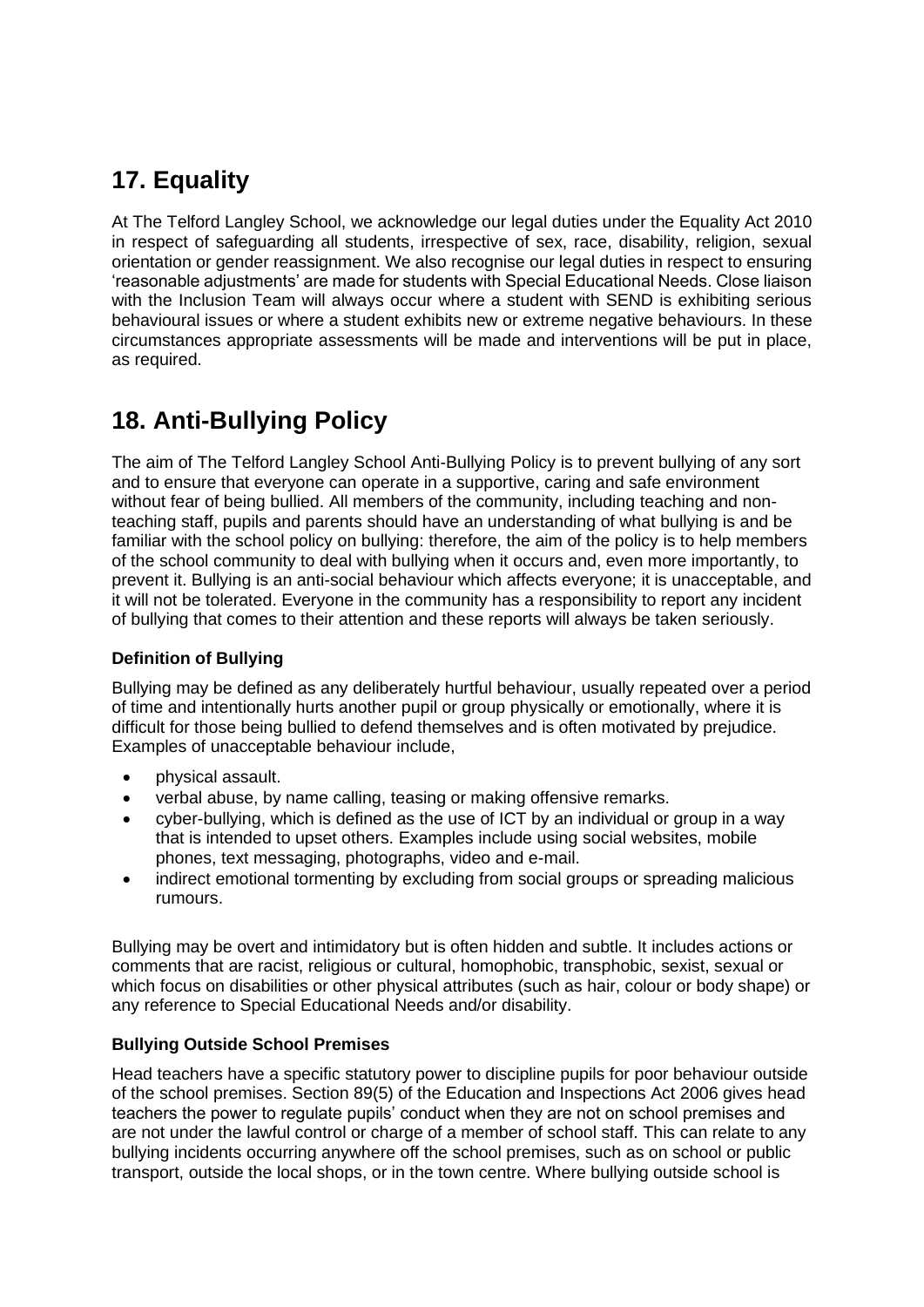reported to school staff, it should be investigated and acted on. The head teacher should also consider whether it is appropriate to notify the police or community support officers.

### **What Should You Do If Bullying Is Taking Place?**

If you are being bullied or you know of someone else being bullied – **TELL SOMEONE**. Don't blame yourself for what has happened.

Remember:

- Tell your parents and in school tell your form tutor or any other adult you trust.
- If it is urgent **TELL** the nearest adult. If they do not listen **TELL SOMEONE ELSE. DON'T GIVE UP. IF YOU DON'T TELL, THINGS COULD GET WORSE**.
- Walk away from any dangerous situation and **GET HELP**.

As well as telling, you can help stop bullying by:-

- Being friendly towards people you know are being bullied, including them in your discussions, break-times and lunchtimes.
- Not laughing when someone is being bullied.
- Saying out loud that you don't like what is going on.
- Not joining in.
- Letting an adult know if you see someone else being bullied.

### **For Parents**

Things to look out for in victims of bullying:

- Regularly feeling sick or unwell in the mornings.
- Reluctance to make the journey to and from school.
- Money or possessions going missing.
- Clothes or school bag torn.
- Wanting extra pocket money for no particular reason.
- Unexplained cuts and bruises.
- Taking different routes to school.
- Unexplained behaviour changes, e.g. moody, bad tempered, tearful.
- Unhappiness.
- Nightmares.
- Not wanting to leave the house.
- Reluctance to talk openly about school friends and playtimes.

### **WHAT YOU SHOULD DO IF YOU THINK YOUR CHILD IS BEING BULLIED**

- Calmly talk with your child about his/her experience.
- Make a note of what your child says particularly who was said to be involved; how often the bullying has occurred, where it happened and what has happened.
- Reassure your child that he/she has done the right thing in telling you about the bullying and that there is nothing wrong with him/her.
- Encourage your child to report any incidents of bullying to a teacher immediately.
- Make an appointment to see your child's Head of Year even if your child is reluctant that you do so.

### **WE CAN ONLY DO SOMETHING IF WE KNOW THERE IS A PROBLEM**

- Explain to the teacher the problems your child is experiencing.
- Do not encourage your child to hit back. It will only make matters worse. Such behaviour could be contrary to your child's nature.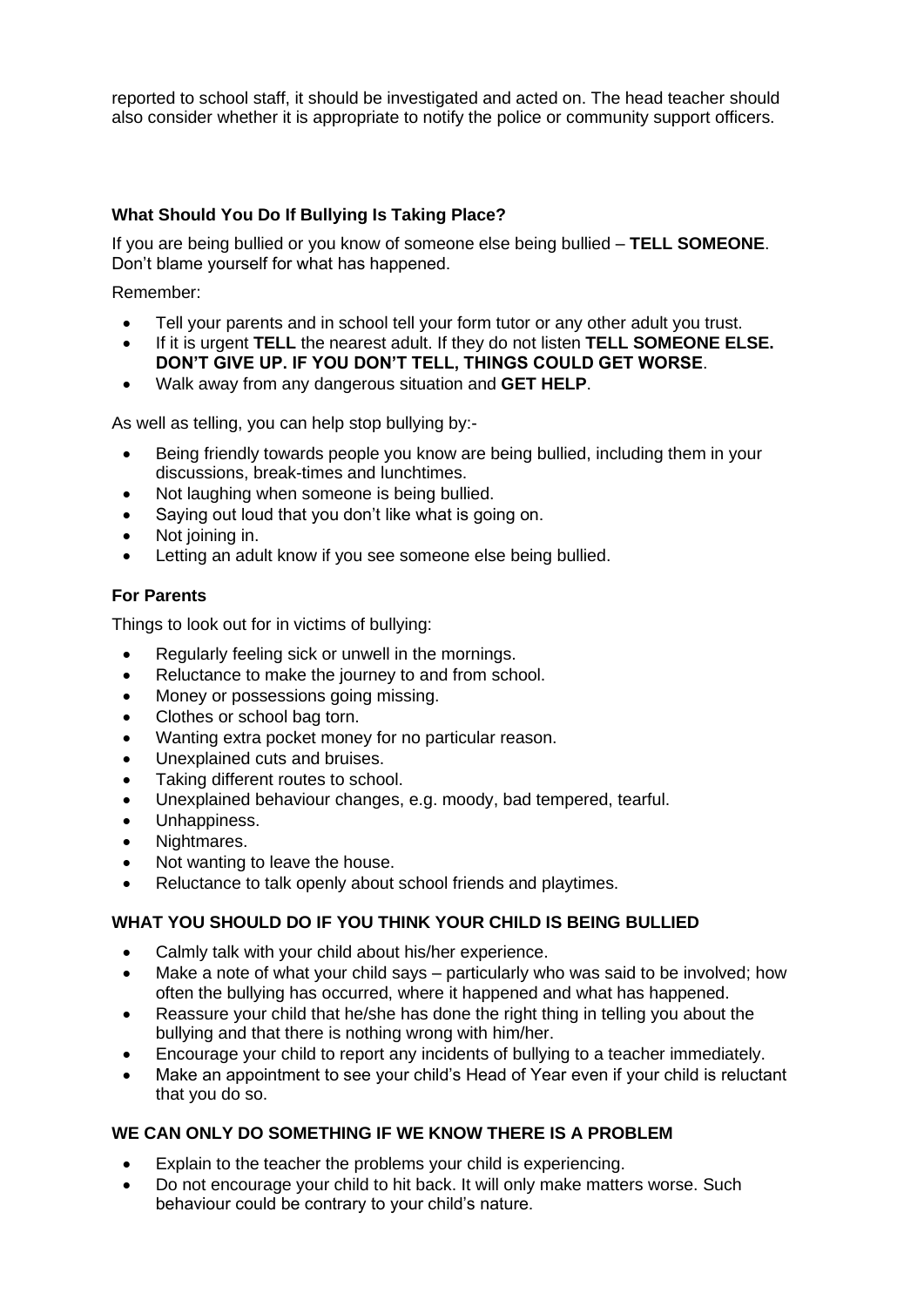### **Anti-bullying Procedures**

All students are encouraged to feel it is right to tell someone if they are being bullied or if someone they know is being bullied. Incidents of bullying will be referred to pastoral staff and dealt with quickly and appropriately.

Whilst it is the responsibility of all staff within the school to reinforce the anti-bullying strategy and support the victims of bullying, it is recognised that not all staff have the capacity (due to the commitments of their job) to carry out a swift and thorough investigation. Therefore incidents of bullying should be referred to the appropriate year team as quickly as possible.

Staff suspecting an incident of bullying should:

- Reassure the young person that their concerns are been taken seriously and will be investigated.
- Contact the relevant Head of Year as soon as possible with details of the incident.
- Record the incident details on the school's electronic recording system as an
- 'Incident'.

Pastoral staff will investigate all reported incidents of bullying using the following procedure:

- Appropriate students will be interviewed by the relevant pastoral staff and statements taken.
- If the investigation confirms a bullying incident has taken place pastoral staff will enter the bullying incident on the bullying tracker
- Appropriate sanctions will be used for the perpetrator/s
- Parents of the victim and perpetrator will be notified immediately and support will be given by the student support officer. The incident will be reviewed regularly with regular contact with the victim and parents (timing appropriate to individual situations).

### **The Role of the Anti-Bullying Ambassadors**

The trained ambassadors will often be the first point of contact for students who are the victims of bullying. Ambassadors will be easily identified around the School site by wearing an Anti - bullying Ambassador badge. A display of trained ambassadors can be found in the Science department.

The ambassadors will be able to:

- a) Listen to and provide support for fellow students
- b) Share concerns about vulnerable students with pastoral staff/Anti bullying ambassador coordinator (always with a commitment to maintaining confidentiality whenever possible)
- c) Signpost students to other support services available
- d) Show commitment to the anti-bullying ambassador scheme and recruit new students to the scheme
- e) Be involved in regular monitoring of the scheme
- f) Work together with Year Teams, staff and students in promoting good citizenship and inclusion throughout the school

The ambassadors will meet as a group with the designated Anti-bullying Co-ordinator every half term to reinforce their training, share experiences, feedback on the programme and make suggestions for improvements.

Recruitment and training of new mentors will take place annually in a programme Coordinated by the anti-bullying ambassador.